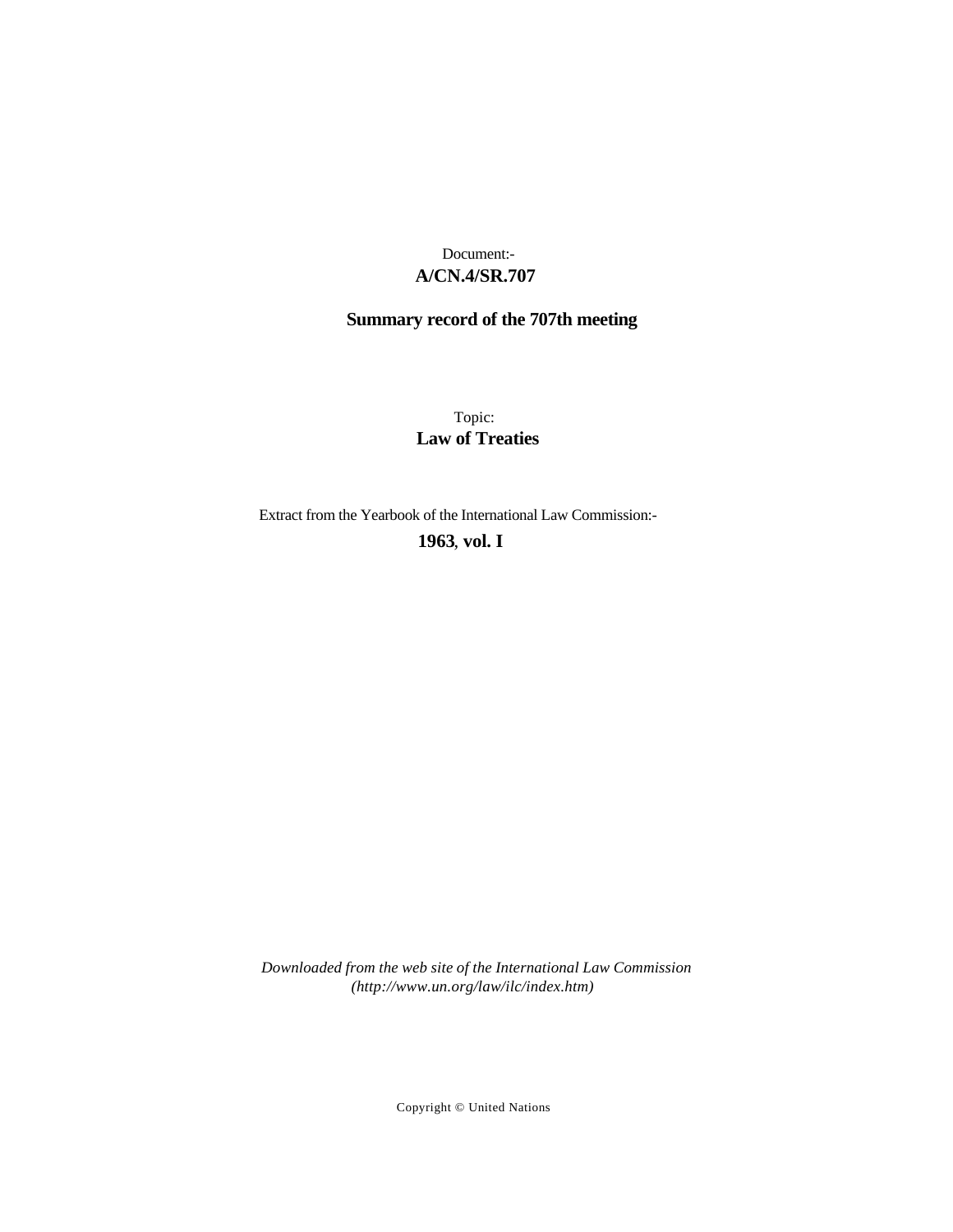102. Some members had referred to the question of reservations. His own view was that reservations were a different matter altogether. A treaty could contain a clause prohibiting or allowing reservations either to the whole of the treaty or to certain clauses. A clause which allowed reservations constituted a consent to the making of reservations, given in advance by all the parties to the treaty. Where no such consent had been given in advance, the other parties could object to a reservation; by virtue of the principle of the sovereign equality of States, a reservation could not be imposed on another State. The position in the case contemplated in article 26 was totally different. If a State acquired, under that article, a right to abrogate a part of a treaty, the other State had no option but to accept the consequences; there was no action which it could take in the matter.

103. The position in the case contemplated in article 6 — lack of authority to bind the State — was similar to that considered in article 5.

104. In the case of fraud, dealt with in article 7, severance might in theory be considered as a sort of sanction: the clause obtained by fraud would be invalidated and the remainder of the treaty would be imposed upon the offending party. That approach, however, would be rather mechanical.

105. The position in the case of error, dealt with in the new article 8, was that the part of the treaty to which the error related might be self-contained and that its acceptance might not have been made an express condition of the acceptance of other parts of the treaty. But the elimination of one part of the treaty could still lead to a situation in which the balance of the treaty as a whole was upset.

106. The examples he had given did not show that it was impossible to sever part of a treaty from the remainder; they merely showed the inadequacy of the criteria set out in article 26, particularly paragraph 3 *(a)* (ii). The acceptance of the part of the treaty to be severed might not have been made an express condition of the acceptance of other parts, and yet the very nature of the treaty might indicate that its various parts were closely linked; thus the whole balance of the treaty might be destroyed if part of it were removed. Some additional criteria should be introduced in the form of a reference to evident and very close connexions between the various parts of the treaty.

107. With regard to the drafting of the article, his views were broadly similar to those of Mr. Lachs: a statement of the principle of indivisibility should be followed by a statement of the exceptions to it. He also supported Mr. Brigg's suggestion that paragraphs 1 and 2 should be combined, and would himself suggest that the Drafting Committee should endeavour to combine paragraphs 3 and 4.

The meeting rose at 5.50 p.m.

#### **707th MEETING**

*Tuesday, 25 June 1963, at 10 a.m.*

*Chairman:* Mr. Eduardo JIMENEZ de AR^CHAGA

## **Law of Treaties (A/CN.4/156 and Addenda)** [Item 1 of the agenda] *{continued)*

1. The CHAIRMAN invited the Commission to continue consideration of article 26 in section IV of the Special Rapporteur's second report (A/CN.4/156.Add.2).

ARTICLE 26 (SEVERANCE OF TREATIES) *{continued)*

2. Mr. TSURUOKA said that the object of article 26 was to safeguard the existence of certain treaties through various vicissitudes; that was a legitimate object, even though the idea might be rather novel in international law. Nevertheless, he wondered whether article 26, as drafted, really achieved that object; and he rather doubted whether the principle of severability of treaties was yet sufficiently well established to be suitably formulated in the draft. The affirmation of an ill-defined principle might lead to confusion and abuses, for States might use it as a pretext for evading their obligations.

3. He shared the opinion of those who thought that article 26 raised questions relating to the application and interpretation of the treaty, rather than to its essential validity or termination. He hoped, therefore, that the Commission would defer consideration of severability until it could discuss the question in connexion with the application and interpretation of treaties.

4. Many members of the Commission would prefer, however, to retain article 26 in an improved form. If that point of view prevailed, he hoped that the Commission would adopt a very clear formula stating the presumption of indivisibility of the treaty and stipulating that the terms of the treaty itself prevailed over all other rules on that question. The exceptions should be set out in detail in the commentary, where it would be sufficient to refer to the practice of States and to the decisions of international tribunals, rather than in the article itself.

5. Sir Humphrey WALDOCK, Special Rapporteur, summing up the discussion, said that some members held that article 26 should be taken up at the next session, because it related to the subject of his third report — the application and interpretation of treaties. Admittedly, any acceptable theory of severance must have some regard for the intention of the parties, so that it would call for some degree of interpretation and might need to be considered in connexion with certain provisions in his next report; but he had inserted article 26 in its present place because it was closely connected with the substance of a number of articles in sections II and III.

6. For example, the Commission had found it impossible to consider the provisions concerning breach without some reference to the possibility of severance. It was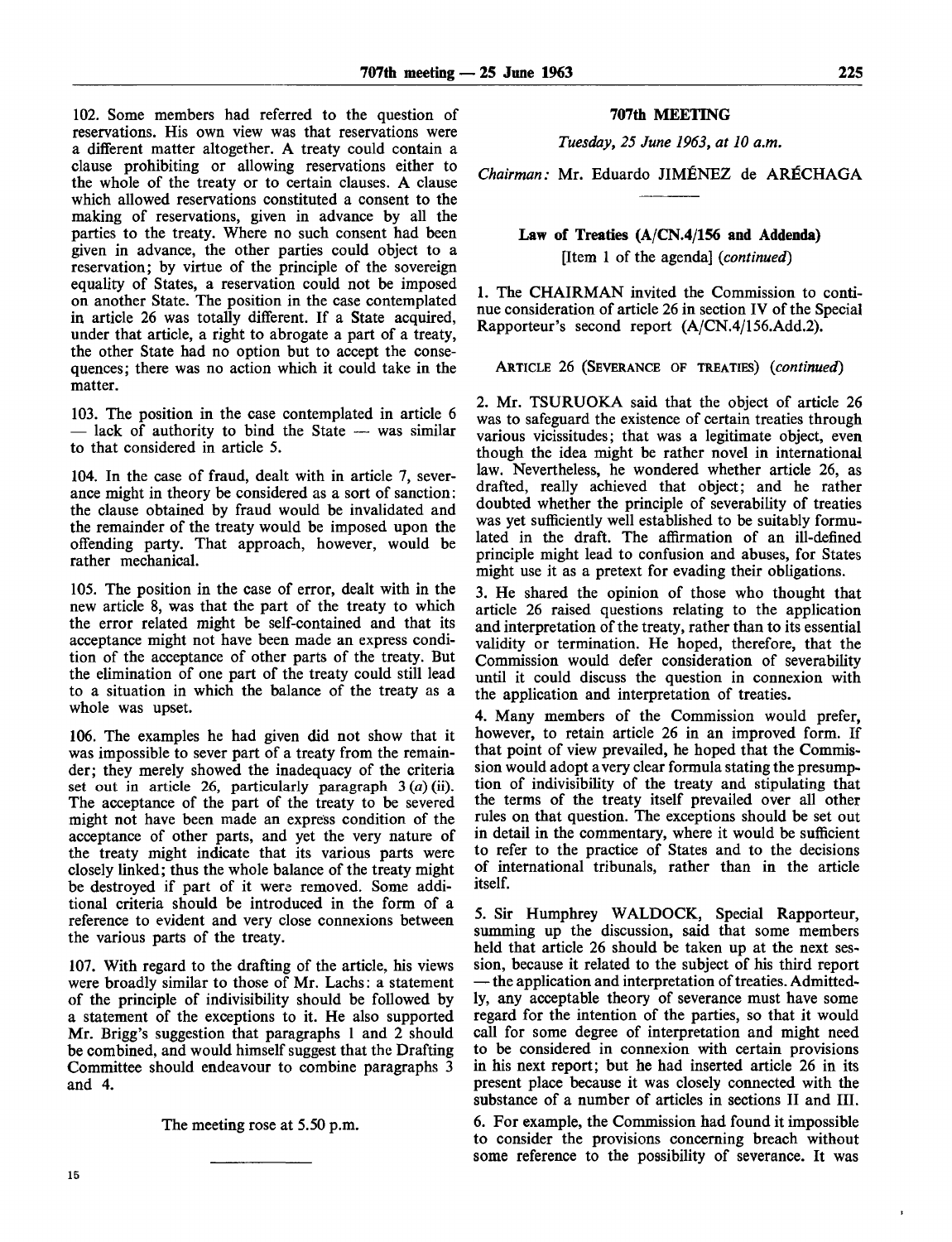more than a mere matter of interpretation to determine whether an error in a particular part of a treaty would only affect that part, or whether it would bring down the whole treaty. The point could be illustrated by the Temple case,<sup>1</sup> in which it had been alleged that an error had been made in a particular section of a boundary settlement. If the Court had held the error to have been established, could it have been bound also to hold that the error brought the whole treaty to nothing — an important treaty which affected a territorial situation, the exercise of jurisdiction and, perhaps, peace along the whole boundary ? Was the whole treaty to be regarded as void and the parties put back to the original position in which they had been at the outset of the negotiations ?

7. Article 26, though not essentially procedural, was connected with some of the procedural aspects of giving notice of termination, suspension or withdrawal, and that was another reason for his having placed it in section IV. Possibly that was not the happiest solution and it might be argued that a better place for it would be in section V, which was concerned with the legal effects of the nullity, avoidance or termination of a treaty. He had an open mind on the position of the article, which might be considered by the Drafting Committee.

8. Originally, he had inserted provisions concerning severance in a number of different articles dealing with essential validity and termination, but had finally abandoned that method in favour of a general article. In that connexion, the Chairman had pointed out that the principle of severability as a principle of the law was not applicable at all to article 15, nor perhaps to provisions concerning termination by subsequent agreement between the parties (previous meeting, para. 93). In fact, a distinction was made in article 26 between the various cases in which the right of severance might arise. Paragraph 1 was concerned with the case in which there could be no severance: where the right to terminate, withdraw from, or suspend the provisions of a treaty derived expressly or impliedly from the treaty itself and the parties had clearly contemplated that it would apply to the treaty as a whole. The case of termination by subsequent agreement where there was a clear intention to dissolve the treaty as a whole could also be covered in paragraph 1.

9. Where termination, withdrawal from, or suspension of treaty provisions was a consequence of a legal rule, as in cases of breach, fraud or coercion of an individual representative, in all of which one of the parties would have sustained injury in the sense of having been the victim of an illegal act, it might be necessary to allow a permissive right to sever at the election of the injured party. A similar approach had been adopted by the Drafting Committee in the provisions it was to submit concerning termination on breach.

10. The situation in the case of fraud was analogous: it was undesirable to face a party which had been deliberately deceived in regard to a certain clause with only

two possibilities: either to maintain or to denounce as a whole a treaty the general content of which it regarded as having value. The same kind of permissive right might be allowed when a particular provision had been inserted as the result of coercion of an individual agent, but the coercion had not substantially affected the negotiation of the rest of the treaty. Mr. Rosenne had mentioned that possibility though, of course, it was unlikely to be a common one.

11. He could not accept as justified the view put forward by some members, including Mr. Ago, that to allow such a permissive right of severance would be tantamount to admitting something like a right of reservation after the entry into force of a treaty, because it would give a party a general option to reject certain provisions by a subsequent act. In fact, the right was only contemplated if the other party had been responsible for fraud, breach or personal coercion of a representative.

12. In the case of what he might describe as the more accidental reasons for invalidity or termination, such as error, subsequent impossibility of performance, conflict with *jus cogens* and application of the doctrine of *rebus sic stantibus,* the problem would be to decide whether severance was to be obligatory or permissive. He had referred to that problem in the commentary because it had given him some trouble when drafting the article. If the right were made permissive in such cases and not conditional on agreement being reached between the parties, that might confer on one of them, perhaps the one which had failed to comply with its own constitutional provisions, a certain freedom of choice that came close to the right of making reservations. A carefully drafted article on severance would contribute to the stability of treaties, but he was inclined to believe that in cases of error, conflict with *jus cogens* and application of the doctrine of *rebus sic stantibus,* severance under certain conditions must be obligatory and not permissive, or else must be brought about by agreement between the parties; otherwise one party might be in a position to change the structure of a treaty without taking account of the other's interests.

13. The distinctions drawn in the article between the application of provisions concerning severance to different types of situation must be carried further. For instance special provisions were needed to cover termination by subsequent agreement and termination on breach or on the ground of fraud, which could be treated on more or less the same footing.

14. Paragraphs 3 and 4 should perhaps be confined to provisions dealing with error, subsequent impossibility of performance, conflict with *jus cogens* and the doctrine of *rebus sic stantibus.* Some members had suggested that, even as between that last group, different principles should apply. In his opinion the Commission should not be too hasty in excluding the possibility of severance when certain separate provisions of a treaty came into conflict with a new rule of *jus cogens.* Again, severance should also be permitted when the performance of certain obligations might become impossible as a result of a change in circumstances which did not materially affect the rest of the treaty.

**<sup>1</sup>**  *I.CJ. Reports,* **1962, pp. 6 ff.**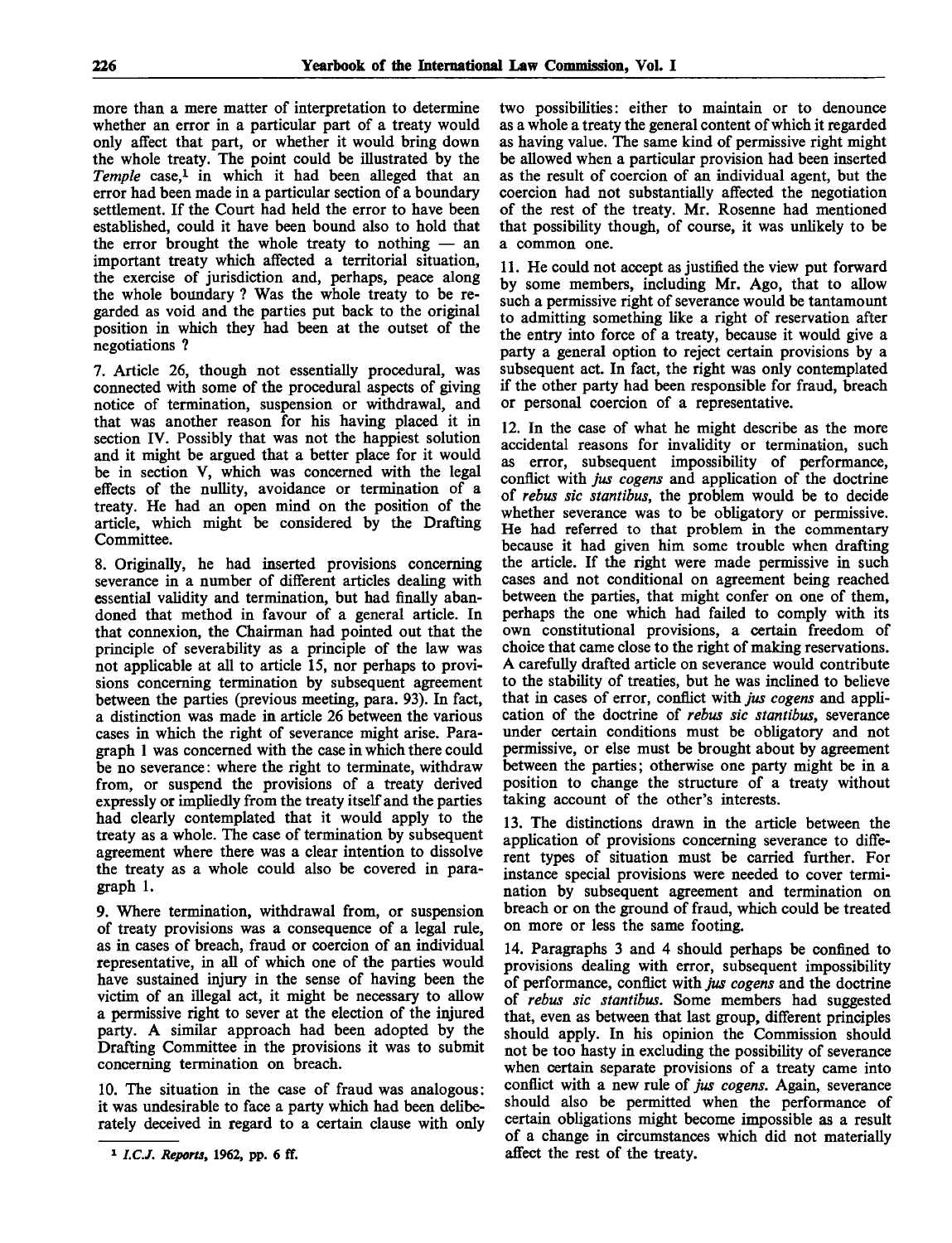15. The fusion of paragraphs 3 and 4 had been suggested, but there might be a difference between severing part of a treaty and severing a single clause.

16. Something on the lines of paragraph 3, where he had sought to set out the conditions under which severance could be permitted, was necessary and perhaps some of the points raised during the discussion could be met by changes in its drafting.

17. The expression "self-contained" in paragraph  $3(a)(i)$ had been criticized as being too formal, yet it seemed to convey the idea that the parties regarded part of a treaty as separate. That fact by itself was not enough to permit of its severance without the other conditions laid down in paragraph 3 being met.

18. The primary rule that must be stated was the integrity of treaties, for it was not to be easily assumed that consent was divisible. On the other hand, the grounds for invoking invalidity or for giving notice of termination might often relate only to a small portion of the treaty and it would then seem to be undesirable that the whole should be terminated.

19. Mr. BRIGGS asked the Special Rapporteur for further classification of the contemplated rule for obligatory severance of provisions in a treaty, for example, provisions vitiated by error according to the conditions set out in the Drafting Committee's text of article 8, paragraph 1. He asked that question because in a number of articles, the Commission had contemplated termination of the whole treaty in certain circumstances.

20. Sir Humphrey WALDOCK, Special Rapporteur, said that severance on the ground of error might be permissible, subject to the conditions laid down in paragraph 3 of article 26, if the error did not undermine the consent of the parties to the whole treaty. The right of severance would then be limited to the part affected by error.

21. Mr. LACHS said that the Special Rapporteur's summing up had elucidated a number of points. There were many cases which illustrated the problems involved. He himself wished to draw attention to a situation that deserved careful consideration: that in which compulsory severance might ensue as a result of a new rule of *jus cogens.* He had in mind the Regulations annexed to the Hague Convention of 1907 on the Laws and Customs of War on Land.<sup>2</sup> Article 36 of those Regulations laid down that if the duration of an armistice was not defined, the belligerent parties could resume operations at any time, provided always that the enemy had been warned in accordance with the terms of the armistice. Articles 40 and 41 dealt with the consequences of violation of an armistice agreement. There was a difference between the decisions taken at the Hague Conference of 1899 and those taken at the Conference of 1907. The two Conventions adopted were still in force, but they had been concluded before war had been outlawed, so that the provisions he had mentioned, being contrary

to *jus cogens,* should be considered in the light of the law as it stood today.

22. Mr. ROSENNE said that the question put by Mr. Briggs prompted him to stress the importance of examining more closely the possible applicability of provisions on severance to different articles in the draft.

23. Mr. Lachs had given an extremely pertinent example, which had influenced the drafting of armistice agreements since the entry into force of the United Nations Charter.

24. He would welcome a further explanation from the Special Rapporteur as to whether, when speaking of compulsory severance, he was thinking of revision imposed by law, in the sense of a certain clause being struck out of a treaty, rather than of renewed negotiation between the parties  $-$  a view which it would be difficult to accept.

25. Mr. AGO agreed that it was sometimes useful to be able to terminate certain clauses of a treaty and retain the rest; but he thought it difficult to adopt a single provision on severance. It would be better to study the question in relation to each ground for nullity, for the problem differed greatly according whether certain grounds such as fraud or error were considered, or others such as incompatibility with a rule of *jus cogens* or the operation of the *rebus sic stantibus* clause.

26. He therefore suggested that the Commission should ask the Special Rapporteur to submit a fresh draft containing a series of articles treating the question separately for each of the different subjects, for it did not appear that the Commission could refer article 26 to the Drafting Committee at the present stage of the discussion.

27. The CHAIRMAN, speaking as a member of the Commission, said that the Special Rapporteur had drawn a distinction between two different cases. The first was that in which there could be said to be an offending party and the second was that in which none of the parties could be said to be either offending or injured. The position taken by the Special Rapporteur was that, in the first case, the injured party had an option with regard to severance. That might be acceptable in regard to termination on grounds of a breach committed by the offending party; for it was appropriate that in that case, the injured party should have the right, if it so desired, to demand partial termination of the treaty rather than complete termination.

28. He had some doubts, however, as to how the rule would apply where the treaty was rendered void by the coercion of individual negotiators or by fraud. For example, if two States entered into a treaty under which they exchanged certain possessions and consent to that treaty had been obtained by fraud, it was difficult to see how the injured party could refuse performance and at the same time demand the other party's compliance. The maxim *fraus omnia corrumpit* should apply and there should be no question of severance. The whole treaty was vitiated by fraud.

29. He agreed with the position taken by the Special Rapporteur regarding conflict with a rule of *jus cogens,*

<sup>2</sup> Scott, J. B., *The Hague Conventions and Declarations of 1899 and 1907,* 3rd edition, New York, 1918, Oxford University Press, pp. 107 ff.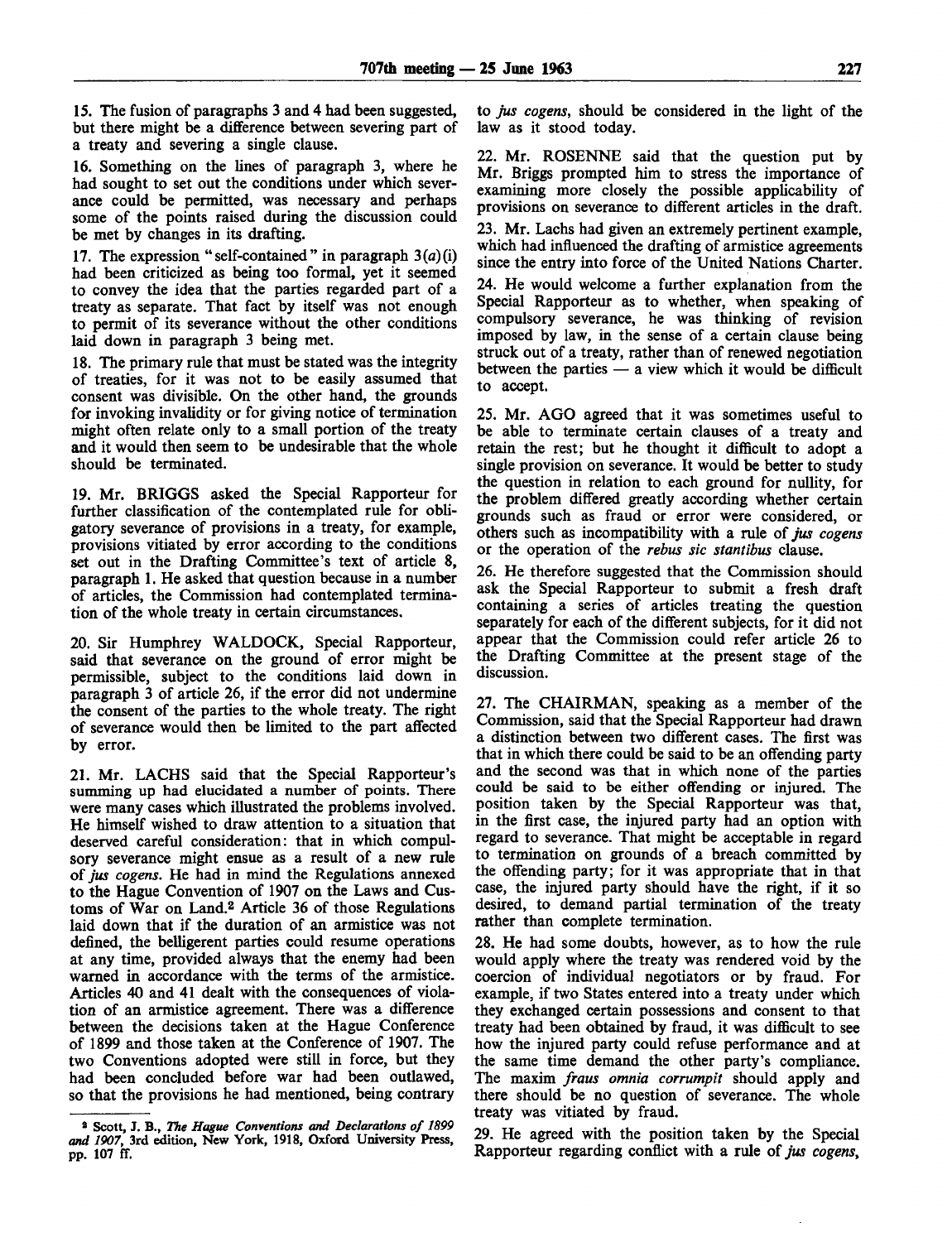but in his opinion it was not the theory of severance that applied. The real question was which particular provisions of the treaty came into conflict with the rule of *jus cogens.* The position was the same whether the treaty was void by reason of conflict with an existing rule of *jus cogens,* or was terminated because of a supervening rule of *jus cogens.* The rule was similar to that which applied in municipal law where a later law amended an earlier one, or where certain provisions of a law were unconstitutional: only those provisions which actually conflicted with the earlier ones, or which contravened the constitution, were terminated or invalidated.

30. With regard to the question of error, he agreed with Mr. Briggs. The provisions of article 8, as adopted by the Commission, related to substantial error; under the provisions of that article a treaty would be invalidated because of an error relating to the essential basis of consent. It was difficult to see how provisions of that kind could possibly be reconciled with the notion of severance; a substantial error would vitiate the whole of the treaty. As in municipal law, where the error was hot a substantial one, it was merely rectified without affecting the validity of the treaty.

31. He had been interested to hear the Special Rapporteur's views on the distinction to be made between the various articles covered by the provisions of article 26, and his comment that it should be carried further.

32. He supported Mr. Ago's proposal that the Special Rapporteur should explore the question of severance with reference to each of the substantive articles and submit to the Commission one or more texts covering that question.

33. Mr. TSURUOKA said that the continuation of the discussion had confirmed his view that article 26 raised questions of application.

34. Paragraph 3, which permitted exceptions to the rule stated in the preceding paragraphs, was well drafted on the whole; but while sub-paragraph *(a)* (i) was not open to objection, that was not true of sub-paragraph (a) (ii). In international practice, where a non-essential part of the treaty was concerned, the matter would in most cases be settled without any difficulty, for instance, by revision of the treaty agreed between the parties. The Commission could not regulate the matter in every detail, and the case contemplated in paragraph  $3(a)$  (ii) would in fact occur so seldom that the omission of a rule dealing with it could not jeopardize the security of international relations.

35. Mr. YASSEEN said he agreed that the application of the principle of severance might differ with different cases of avoidance or termination of treaties; he therefore agreed with Mr. Ago that article 26 required further study.

36. Of course, article 26 was intended to make severance mandatory. If the parties agreed to delete a provision or group of provisions of the treaty, there was clearly no difficulty, since they could revise their treaty by agreement at any time. But the Chairman had asked whether severance could be compulsory when it benefited only one of the parties. He (Mr. Yasseen) believed that the

purpose of article 26 was to save whatever could be saved of a treaty by virtue of the treaty's own terms. If one party claimed that the whole treaty should be avoided, the other party should be able to oppose it by invoking article 26 and ask for severance, provided, of course, that severance was possible on a reasonable interpretation of the treaty itself.

37. Mr. de LUNA agreed with the Special Rapporteur that provision for severance, if properly formulated, would not be a danger, but would contribute to the stability of treaties.

38. As to the method to be adopted, he agreed with Mr. Tsuruoka that the Commission should not go into too much detail. It should, however, consider all the cases in which severance might apply, and he accordingly supported Mr. Ago's suggestion. When the Commission had the Special Rapporteur's fresh draft before it, it would be able to follow Mr. Tsuruoka's practical advice and eliminate certain cases.

39. Mr. PAL suggested that, before giving the Special Rapporteur the additional task proposed by Mr. Ago, the Commission should await the outcome of the Drafting Committee's work on all the articles from 5 to 22, in order to see which of them the provisions on severance would apply to. He would even go further and suggest that the articles should be examined by each member of the Commission individually.

40. Sir Humphrey WALDOCK, Special Rapporteur, said that he did not altogether agree with the Chairman's views. If there was an element of deceit in the presentation of a part of a treaty concerned with the settlement of certain major issues, it should be possible to cancel only the tainted part.

41. In applying the principle of severability to provisions of a treaty infringing a rule *of jus cogens,* special care would have to be taken to determine the relationship between those provisions and the rest of the treaty.

42. He was prepared to comply with Mr. Ago's request, provided there was a reasonably firm consensus of opinion that the problem of severance should be dealt with in his present report. One advantage of that course would be that it would elicit comments from governments.

43. There were arguments both for and against including provisions on severance in individual articles at the risk of some repetition; the same applied to their incorporation in a general article containing separate paragraphs dealing with the different situations to be covered. It might possibly be found appropriate to devote a separate section to severance, to follow section III. Another possibility would be to draft an article dealing with notice of termination, suspension or withdrawal from a treaty, stipulating that severance was not permissible unless the treaty itself so provided.

44. Mr. AGO, thanking the Special Rapporteur for accepting the additional task he had suggested, said that all members were convinced that the problem of severance was a delicate and important one and that it must be solved. Personally, he was still convinced that rather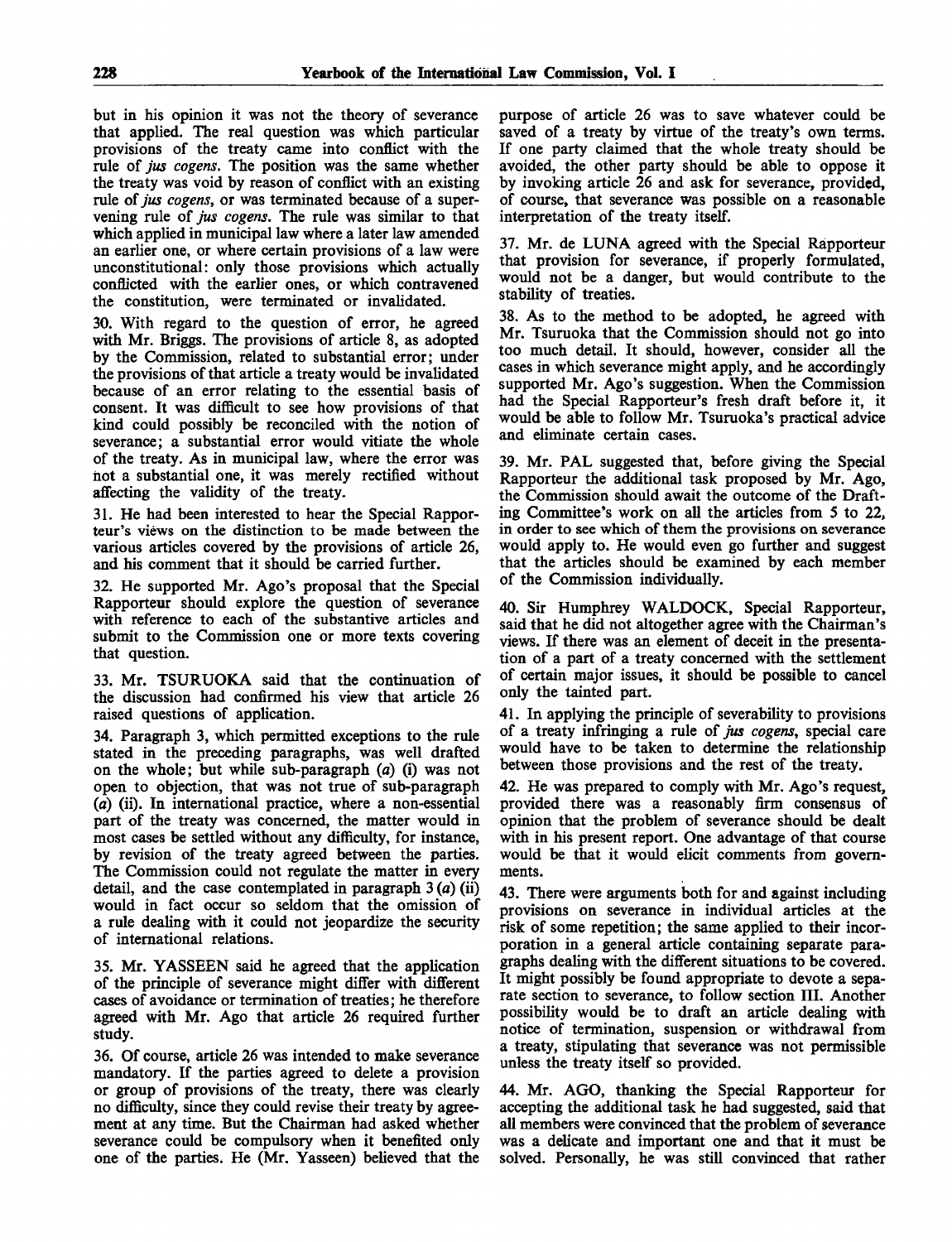than try to solve the problem in a single article or group of articles, the Commission should review the articles already considered, one by one, to see whether the whole question of severance could not be dealt with by slight amendments, to each of the articles in which it arose. The article on error (new article 8), for example, would certainly be improved if, instead of dealing only with error as a ground for invalidating the treaty as a whole, it also dealt with cases in which consent was vitiated with respect to only one part or one provision of the treaty. The Special Rapporteur would certainly be able to find the most satisfactory method.

45. The CHAIRMAN, thanking the Special Rapporteur for his willingness to undertake the proposed task, said it should be understood that he had complete discretion as to the manner in which he carried it out; the Commission as a whole favoured the inclusion of some provision on the important question of severance. If there were no objection, he would consider that Mr. Ago's suggestion was adopted, and that members reserved their individual positions.

*It was so agreed.*

### SECTION V (LEGAL EFFECTS OF THE NULLITY, AVOIDANCE OR TERMINATION OF TREATY)

### ARTICLE 27 (LEGAL EFFECTS OF THE NULLITY OR AVOID-ANCE OF A TREATY)

46. Sir Humphrey WALDOCK, Special Rapporteur, said that section V dealt with the legal effects of the nullity, avoidance or termination of a treaty. It should be noted that no provision had been made for the legal effects of suspension. In fact, it might be difficult to state those legal effects except in terms of the obvious, but he would re-examine the point. It had been suggested to him by Mr. Rosenne that one possibility would be to include a definition of suspension in article 1, thereby obviating the need to deal with its legal effects.

47. Section V comprised two articles: article 27 on the legal effects of the nullity or avoidance of a treaty, and article 28 on the legal effect of the termination of a treaty. Both had been drafted before the Commission had considered the substantive articles and some re-drafting would be necessary in order to allow for the decisions taken on those articles.

48. With regard to article 27, if the exception stated in paragraph 2 *(b)* were accepted, it might be necessary to include other examples, such as that of a treaty vitiated by coercion.

49. Paragraph 3 embodied a logical provision, but one which could rarely be applied, because the situation contemplated was very unlikely to arise in the case of multilateral treaties.

50. Mr. CASTRÉN said he shared the Special Rapporteur's views on the substance of the article and would comment only on the form.

51. First, since according to paragraph 3 the provisions of article 27 were to apply *mutatis mutandis* to multilateral treaties, paragraphs 1 and 2 should refer only to bilateral treaties.

52. Secondly, paragraph 2 *(a),* which stated an obvious truth, could be omitted. On the other hand, in paragraph 2 *(b)* it should perhaps be added that the article was without prejudice to the innocent party's right to claim for loss or damage arising out of fraudulent conduct, especially where it was not possible to restore that party to its previous position. It was true that, as the Special Rapporteur said in paragraph 1 of his commentary, article 27 did not deal with questions of responsibility, but that proviso was necessary in the article because it dealt with the legal effects of the nullity or avoidance of a treaty.

53. Mr. LACHS said he noted from the language of paragraphs 1 and 2 *(b),* particularly from the reference to restoration " as far as possible ", that the Special Rapporteur conceded that it was not always possible to restore the *status quo ante.* Since redress and State responsibility were outside the scope of the subject, the question of the legal effects of nullity or avoidance of a treaty in those respects was not under discussion. However, it must be remembered that certain rights acquired and obligations assumed under the treaty might already have been honoured. He suggested that the words " shall cease to have any force or effect" in paragraph 2 should be amended to state that the acts performed would be treated in the same manner as if the treaty did not exist.

54. In paragraph 2 *(b),* he was not satisfied with the wording " in which case it may be required." The offending party in a case of fraud was under a duty to restore the other party as far as possible to its previous position. The need to include the proviso " as far as possible " already weakened the provision and he suggested that the words " may be required " should be replaced by " shall be required ". On that point, he agreed broadly with Mr. Castrén, but pursued the idea to its logical conclusion.

55. Mr. VERDROSS said that, in principle, he approved of the text proposed by the Special Rapporteur; but if questions of reparation were not to be covered, the last part of paragraph 1, beginning with the words " and the States concerned ", should be deleted.

56. Mr. YASSEEN said he had some difficulty in accepting certain expressions which rather mitigated the effects of nullity. For example, the phrase " as far as possible " in paragraph 1 should be deleted, for that condition was understood. If it was impossible to restore the previous position — and no one could be bound to do the impossible — other general theories, such as the theory of responsibility, would come into operation.

57. For the same reason he hesitated to accept paragraph 2 *(b).* The idea in that provision should be expressed in more categorical terms, the words " as far as possible " being deleted there also.

58. On the other hand, the expression " fraudulent acts ", in the same paragraph, was much more appropriate than " fraudulent conduct", for fraud might be the result of a single act, not necessarily of conduct.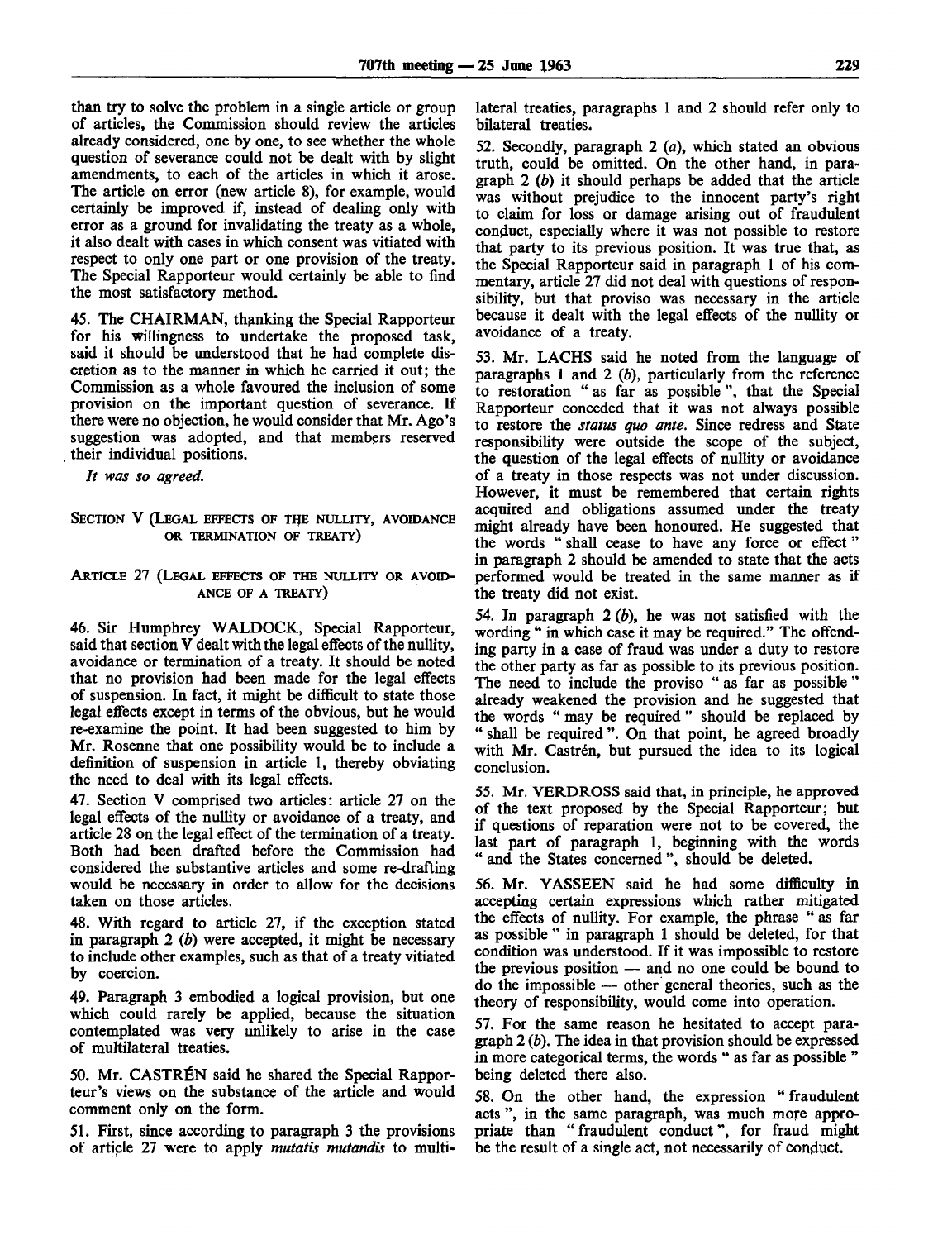59. The CHAIRMAN, speaking as a member of the Commission, said that as the Commission had already adopted the articles on essential validity on second reading, it could now consider how the provisions of article 27 would apply to the cases contemplated in articles 5 to 13.

60. Paragraph 1, which referred to treaties void *ab initio,* covered the cases dealt with in article 12 on coercion of a State, and article 13 on violations *of jus cogens.* Some re-drafting would be needed to cover also the case contemplated in article 11 on personal coercion of representatives of States.

61. He had some doubts regarding the rule in paragraph 2. It was difficult to see how in such cases as the violation of a constitutional provision and substantial error, " any acts performed and any rights acquired pursuant to the treaty prior to its avoidance " could retain their full force and effect". If, for example, a substantial error had been committed in determining a frontier, he failed to see how rights which had been granted in error could endure.

62. Mr. BARTO& said he wished to make certain reservations on the text of article 27, on practical rather than theoretical grounds.

63. First, it was very difficult, for practical purposes, to be categorical about the validity of acts performed in pursuance of a void or avoided treaty, even though according to the theoretical conceptions of nullity the answer was very simple: all such acts were without legal effect. Indeed, it was hardly possible to maintain that such acts should retain their legal force and effect, or to take the contrary view, for it could happen in practice that an act was more important than its legal basis.

64. Paragraph 2 stated that acts performed prior to the treaty's avoidance retained their full force and effect unless the parties otherwise agreed, though if the parties were not in dispute and if an amicable agreement could be expected, it might be supposed that such agreement could be reached fairly easily so long as there had been no breach of a *jus cogens* rule. But on the other hand it was very difficult to state categorically that the treaty remained in force. It would be necessary to examine whether the acts performed before the avoidance could be held to have been affected by it or not. The problem was rather similar to that of*bona fide* possession in private law, though in making that comparison he wished to rule out any analogy with private law, for relations between sovereign States raised problems different from those of private law.

65. Nor did he favour a radical solution in the opposite direction, making all situations created between the time of the treaty's conclusion and that of its avoidance null and void, for some situations might already have been consummated, or their consequences might be beyond repair. For if a very categorical position was to be taken, first the act  $-$  i.e. the treaty  $-$  should be avoided, then the consequences of the act, and lastly the situation created by the execution of the treaty. It might be asked whether a theoretically correct solution would contribute to the real needs of international life.

66. While he had no theoretical objection to the solution proposed by the Special Rapporteur, he was not certain that it was justified in practical life in all the situations that might result from the avoidance of a treaty.

67. With regard to treaties avoided as from a date subsequent to their entry into force, he was also somewhat hesitant. Some situations might have been created before the treaty was avoided, but their consequences might materialize afterwards. His reservation on that point was based on the idea that too radical a solution in either direction should be avoided.

68. In paragraph 1, the wording might be improved, but the idea expressed was correct. However, the idea of restoration was perhaps broader than that of a mere *restitutio in integrum.* The idea expressed by the words " restored as far as possible to their previous positions "

was correct, for there were cases in which *restitutio in integrum* was not possible or not even useful. But the formula was dangerous, because States might use it as a pretext for claiming that it was impossible to make reparation. Accordingly, it should be strongly emphasized in the commentary, and also in the text of the article itself.

69. Restoration should be direct or indirect; in other words, in principle there should be restoration to the previous position, but where that was not possible there should be reparation, or replacement.

70. Mr. AGO said that article 27 dealt with a particularly delicate question, as it involved very important legal concepts. The terms used in stating the rule should therefore be carefully weighed.

71. Paragraph 1 dealt with the case of a treaty void *ab initio* and stated that any acts done in reliance upon the void instrument had no legal force or effect. But the treaty might have been executed at least in part. Acts might have been performed by a State which had wrongly —believed itself bound to perform them under the treaty, though that was not really the case. If the treaty had been valid, such an act by the State — for example, the surrender of an object or a transfer of territory — would have been required for the performance of a legal duty of the State which had believed itself bound by the treaty. But once the treaty had been recognized as void, the act performed by that State became a purely gratuitous act. In that case, the State concerned could, in the example he had given, claim restoration of the object or territory transferred. Could it be said, even so, that the act performed as such, had had no legal effect ? It could probably produce legal effects, even though they were of a different kind. Hence the term " legal effect" should be carefully considered.

72. The problem appeared in a different light if one considered an act performed by a State believing itself to have a right under the treaty. For example, if the treaty granted a right of passage, or of stationing troops, and the State had exercised that right, that would have been a perfectly lawful act if the treaty had been valid; it would have been the exercise of a subjective right. But in the event of nullity of the treaty, the act automatically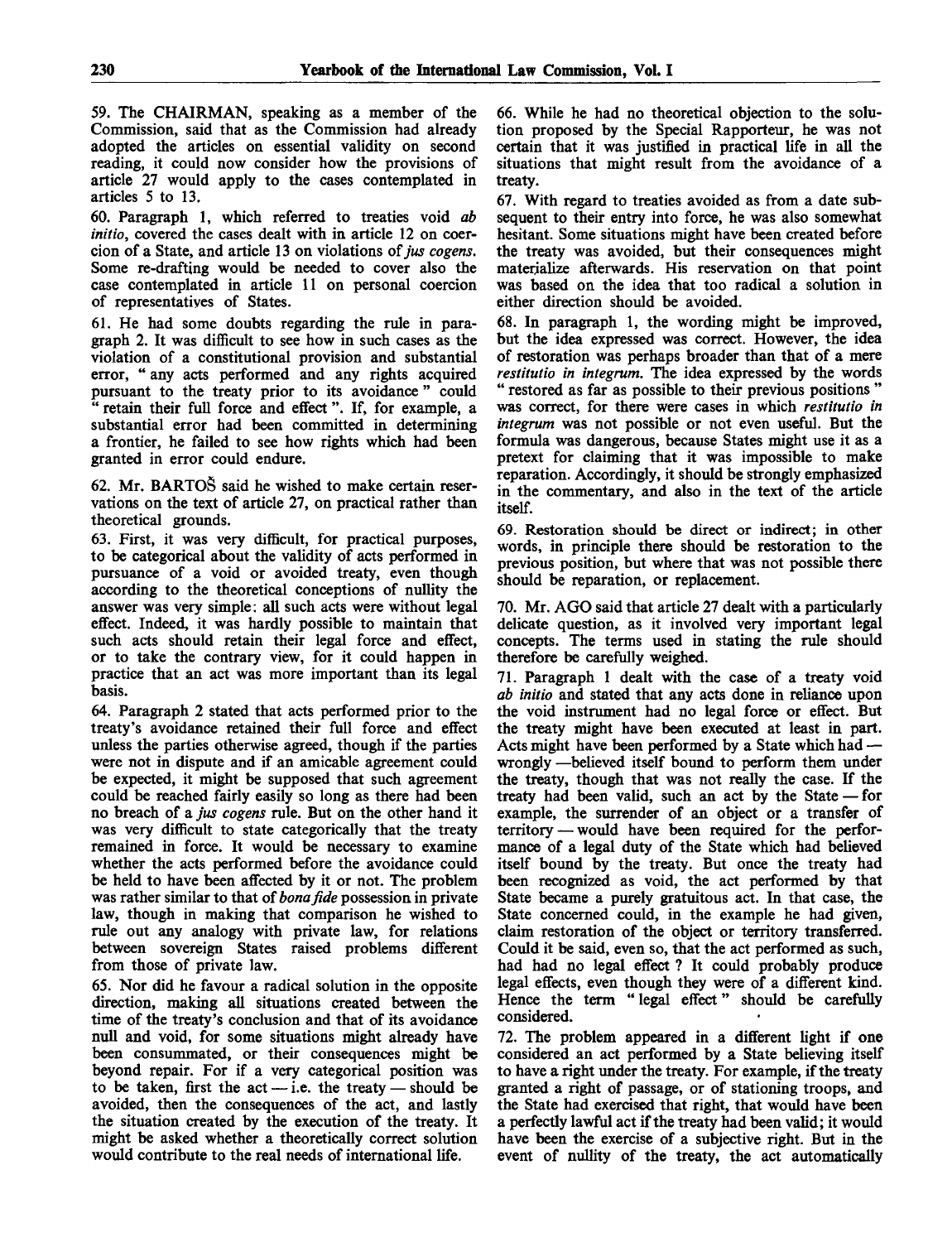became unlawful. Thus the act had a legal effect, even though it was not of the same kind as it would have been if the treaty had been valid.

73. It was right to say that provision should be made for restoration of the position which would have existed if the treaty had not been concluded. It was equally right to say that, in certain cases, such restoration might be required in consequence of a responsibility. That was so if an act which would have been lawful if the treaty had been valid, had to be regarded as unlawful because the treaty was void. That raised a question of international responsibility, and the restoration was most certainly the consequence of a responsibility.

74. Conversely, when a State had believed itself bound to perform an act pursuant to the treaty it could claim *restitutio in integrum,* but no question of responsibility arose in that case, since there had been no unlawful act. The Special Rapporteur was therefore probably right in saying that a provision was needed to cover such cases.

75. Paragraph 2 dealt with the case of a treaty avoided as from a date subsequent to its entry into force and stated the rule that the rights and obligations of the parties ceased to have any force or effect after that date. There, too, the correctness of the terminology should be verified, for the rights and obligations of the parties ceased to exist. Another point to be considered was whether acts performed in the exercise of those rights or in fulfilment of those obligations had no legal effect. The same question arose as in the case of paragraph 1.

76. But there was a more important question, namely, whether such cases were really cases of avoidance as stated in the text. In certain cases considered previously, the nullity of the treaty followed automatically from the application of a general rule, for example, in the event of coercion of a State or breach of a *jus cogens* rule. That was not avoidance. In other cases, where there had been fraud or error, for example, nullity of the treaty could be claimed by the injured party. The party could plead that the fraud of error had vitiated consent. Even in that case, however, he did not think one could speak of avoidance; it was a ground of nullity that the injured party would plead, but when it did so successfully the nullity applied *ab initio.* That was the most interesting case contemplated by the Special Rapporteur, for it involved a beginning of execution of the treaty, which was later declared void.

77. To sum up, even in that case, it was not a matter of avoidance, but of nullity which was a nullity *ab initio,* even if it was not recognized until later. The Commission should therefore be careful not to confuse such nullity, which was recognized on the application of one of the parties, with avoidance, which would only produce its effect at a later date and which, generally speaking, was not easy to accept in international law.

78. Mr. TUNKIN said that Mr. Ago had drawn an important distinction, with regard to paragraph 1, between cases in which the duty to make restoration resulted from the nullity of the treaty and cases in which it resulted not from the nullity of the treaty, but from the illegal act itself.

79. The main difficulty, as far as he was concerned, arose in regard to paragraph 2, which was the most important provision of the article, although it might not appear so at first sight. He found the second sentence: "Any acts performed and any rights acquired pursuant to the treaty prior to its avoidance shall retain their full force and effect," altogether unacceptable. For example, if a treaty became void because it had come into conflict with a new rule of *jus cogens,* it could not be said that any rights acquired pursuant to it retained their full force and effect. The situations created under the treaty could themselves be of such a nature that the same rules of *jus cogens* which had invalidated the treaty, or perhaps other rules, would put an end to them. The position was that such rights might or might not be invalidated. The most that could be said was that the invalidity of the treaty did not automatically invalidate all the rights acquired pursuant to it.

80. A good example was provided by the situations created in former colonial countries that were contrary to contemporary international law. It was not possible to recognize that the treaties in question were now void and at the same time to maintain the full legal force of the situations created by those treaties; that would be going much too far. The situations in question might sometimes perhaps retain their legal force, but it was equally possible that they would be invalidated.

81. Mr. ROSENNE said that the purpose of article 27 was to give expression to two ideas which should not be very controversial. The first was that, in the case of a treaty which was void *ab initio,* any acts done in reliance upon it had no legal effect. Those acts had, of course, factual effects and the law should provide as far as possible that those effects should be undone. The purpose of paragraph 1 was, precisely, to state that idea.

82. The second idea, embodied in paragraph 2, related to a treaty avoided as from a date subsequent to its entry into force; from that date onward, the treaty could not produce new legal effects, but provision had to be made for legal effects lawfully produced by it prior to its avoidance.

83. The Special Rapporteur and Mr. Tunkin were probably agreed on the substance and the difficulty was largely one of drafting. The problem of what happened to a legal and factual situation after its legal basis had been altered was a very real one. To take one example, following the 1960 judgment of the International Court of Justice in the case between *Honduras and Nicaragua?* the Organization of American States had been faced with the problem of executing the judgment, and had had to make special arrangements for undoing the legal situation which had previously existed in the territory to be returned to Honduras. Those arrangements had been made partly by agreement between the parties and partly with outside assistance.

84. With regard to paragraph 2 *(b),* he could not support Mr. Lachs' suggestion that the words " may be required " should be replaced by " shall be required ". The expression " may be required" corresponded to

**<sup>8</sup>**  *LCJ. Reports,* **1960, pp. 192 ff.**